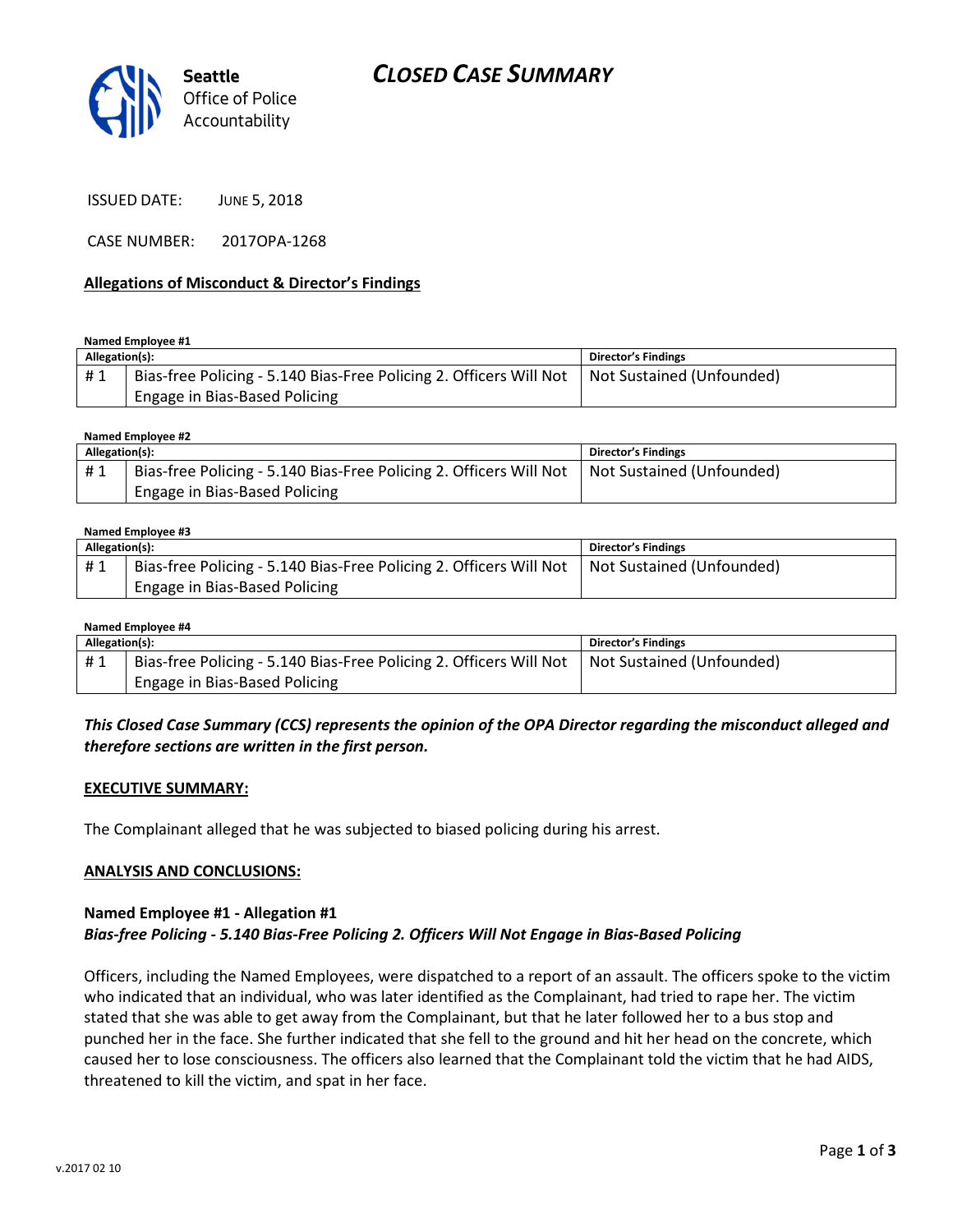

# CLOSE CASE SUMMARY

OPA CASE NUMBER: 2017OPA-1268

When the officers arrived at the scene, the Complainant was receiving medical attention from the Seattle Fire Department. The Complainant, who was identified as the perpetrator by both the victim and independent civilian witnesses, was placed under arrest. Named Employee #2 later obtained and reviewed surveillance video which she reported showed the Complainant striking the victim in the head/face area.

After his arrest, the Complainant called OPA and initiated this complaint. He alleged that his arrest was based on "bias," but did not provide any details as to whether it was allegedly due to his race or some other discriminatory reason. Based on that allegation, OPA initiated this investigation.

SPD policy prohibits biased policing, which it defines as "the different treatment of any person by officers motivated by any characteristic of protected classes under state, federal, and local laws as well other discernible personal characteristics of an individual." (SPD Policy 5.140.) This includes different treatment based on the race of the subject. (See id.)

Based on my review of the record, there was substantial evidence supporting probable cause for the arrest of the Complainant. He was identified as the perpetrator by both the victim and independent witnesses. Moreover, third party video obtained by the Named Employees conclusively established that he was the assailant. This conduct, not any bias on the part of the Named Employees, was the basis for the Complainant's arrest and the law enforcement action taken towards him. For these reasons, I recommend that this allegation be Not Sustained – Unfounded as against all of the Named Employees.

# Recommended Finding: Not Sustained (Unfounded)

#### Named Employee #2 - Allegation #1 Bias-free Policing - 5.140 Bias-Free Policing 2. Officers Will Not Engage in Bias-Based Policing

For the same reasons as stated above (see Named Employee #1, Allegation #1), I recommend that this allegation be Not Sustained – Unfounded.

Recommended Finding: Not Sustained (Unfounded)

#### Named Employee #3 - Allegation #1

Bias-free Policing - 5.140 Bias-Free Policing 2. Officers Will Not Engage in Bias-Based Policing

For the same reasons as stated above (see Named Employee #1, Allegation #1), I recommend that this allegation be Not Sustained – Unfounded.

Recommended Finding: Not Sustained (Unfounded)

## Named Employee #4 - Allegation #1 Bias-free Policing - 5.140 Bias-Free Policing 2. Officers Will Not Engage in Bias-Based Policing

For the same reasons as stated above (see Named Employee #1, Allegation #1), I recommend that this allegation be Not Sustained – Unfounded.